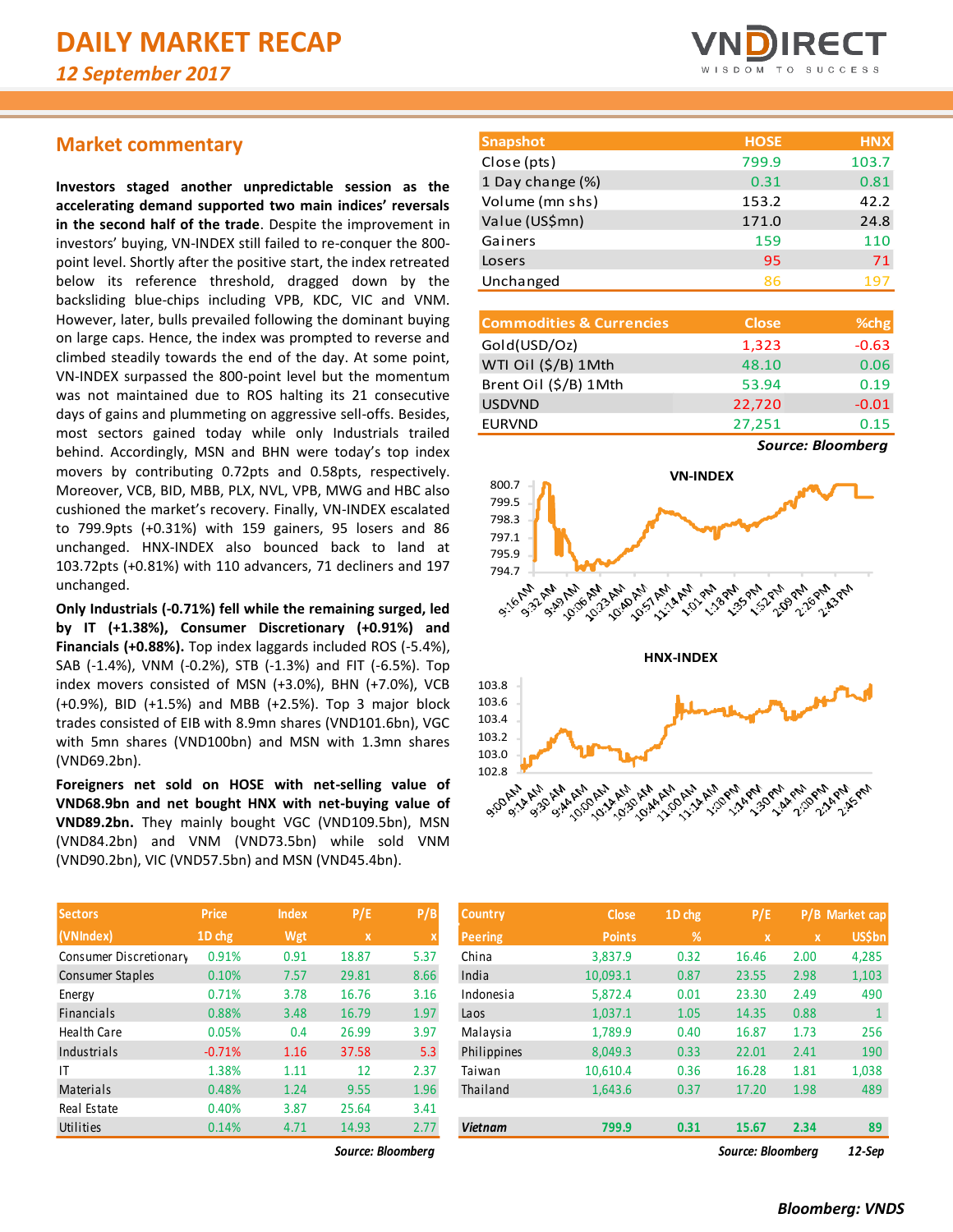

## **Market News**

**Oil steadied near US\$48 a barrel as refiners on the U.S. Gulf Coast continued to recover following two strikes from Hurricane Harvey, while Irma weakened further after moving inland.** Futures slipped 0.5% in New York after rising 1.2% on Monday. U.S. refiners closed by Hurricane Harvey more than two weeks ago continue to restart, including the nation's largest, operated by Motiva Enterprises LLC. The 12 OPEC nations engaged in production cuts reduced their output by 109,000 barrels a day last month, according to a person familiar with the matter. The hurricanes have rattled energy markets, with Irma shutting Florida fuel stations and ports and Harvey earlier halting about one-quarter of the nation's refining capacity. Goldman Sachs Group Inc. forecasts the two storms will initially hurt crude demand by about 600,000 barrels a day, though the recovery will likely raise consumption and offset that loss. *(Bloomberg)*

**Vietnam August auto sales decreased by 6% YoY to 22,099 units, according to the Vietnam Automobile Manufacturers' Association (VAMA).** Sales by VAMA member-manufacturers rose 1% to 20,746 units, including sport utility vehicles, passenger cars and commercial vehicles. Vietnam's Truong Hai Auto Corp., which assembles sedans, trucks and buses, led the sales in August, followed by Toyota Motor Corp. Besides, August sales of tour buses and vans jumped 11% MoM to 12,243 units, while commercial vehicle sales rose 3% MoM to 7,980 units, VAMA said in a report. *(Timesofindia.indiatimes.com)*

# **Corporate News**

**FPT Corporation (FPT VN) – business activity:** FPT has disclosed information regarding the divestment plan in the subsidiary FPT Trading Company Limited (FPT Trading), which is expected to take place within 2017. Specifically, FPT will arrange a transfer of 47% of its stake in FPT Trading to Synnex Technology International Corporation (Synnex). Currently, FPT Trading is valued at over US\$80mn, hence FPT will receive total VND932bn, including the amount received from Synnex and the retained earnings from FPT Trading. The company also offers a maximum of 5% in FPT Trading to employees with significant contributions. Following the divestment, FPT Trading will become a joint stock company. For further information, FPT previously sold 30% stake in FPT Retail. Therefore, FPT will hold 48% stake of FPT Trading and 45% stake of FPT Retail. *(Cafef.vn)*

**Vietnam National Petroleum Group (PLX VN) - business activity:** PLX plans to replace RON 92 gasoline with E5 biofuel from early 2018*. (Bloomberg)*

**Khanh Hoa Sanest Beverage One Member Company Limited (Sanest Khanh Hoa - unlisted) - IPO result:** Ho Chi Minh Stock Exchange (HOSE) has announced the IPO result of Sanest Khanh Hoa. Accordingly, 7,971,640 shares (24.16%) were sold at the average price of VND27,937/share. Accordingly, the total value of the IPO is VND222.7bn. For more information, Sanest Khanh Hoa will sell 6.93mn shares (21%) to strategic investors and 1.24mn shares (3.8%) to its employees. After IPO, the State still maintains its stake of 51% in the company. *(Hsx.vn and Cafef.vn)*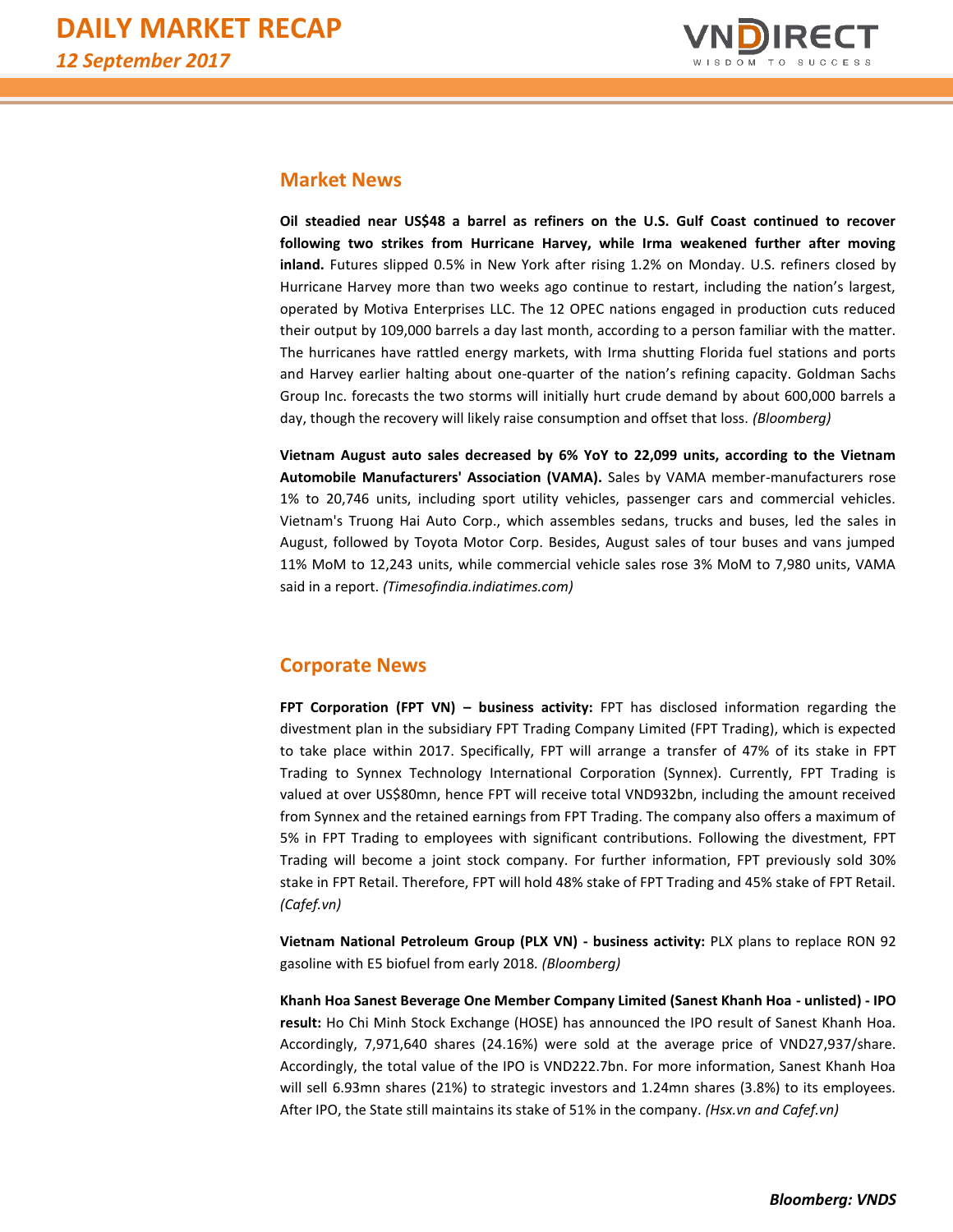

**Binh Duong Trade and Development JSC (TDC VN) - key personnel change:** TDC's BoD has announced the appointment of Ms. Trinh Thi Thu as the new Administration Manager cum General Secretary*. (Hsx.vn)*

**Dat Phuong JSC (DPG VN - UPCOM) - shareholder's activity:** Supervisory Board member Le Thi Ha successfully purchased 3,061 DPG shares out of 5,000 shares registered from Aug 08 to Sep 08, thus raising her stake from 900 shares (0.01%) to 3,961 shares (0.06%). *(Cafef.vn)*

**Vietnam Ocean Shipping JSC (VOS VN) - business activity:** On Sep 08, VOS announced the termination of its Quang Ninh and Quy Nhon branches due to restructuration and reduction in production scale. All of the branches' remaining debts will be handled by VOS while the liquidation of the assets will be carried out in 5 months. *(Hsx.vn)*

**Lien Viet Post Joint Stock Commercial Bank (LPB - unlisted) – FOL adjustment:** LPB has announced the approval of shareholders on the adjustment of FOL to 5%. For further information, the company is preparing to get listed on UPCOM in 3Q2017. *(Cafef.vn)*

**Truong Hai Auto Corporation (THA VN - unlisted) - business activity:** Bayerische Motoren Werke AG (BMW - Asia) has selected THA to be the importer for BMW and MINI auto lines in Vietnam starting from Jan 01, 2018, in the replacement of Sime Darby Motors (Headquarter in Malaysia). *(Cafef.vn)*

**Song Da Urban & Industrial Zone Investment and Development JSC (SJS VN) - investment activity:** SJS successfully divested the total investment of 2,720,000 shares (7.5%) in North-West Electric Investment And Development JSC (NED VN - UPCOM) on Sep 07. *(Vietstock.vn)*

**Saigon Securities Incorporation (SSI VN) – key personnel change:** SSI has approved the appointment of Mr. Tran Duy Thanh as the new Director of SSI - Nha Trang Branch, starting from Sep 11*. (Cafef.vn)*

**PetroVietnam (PVN - unlisted) – est. 8M2017 business results:** For 8M2017, PVN estimated to report total oil output of 10.49mn tons and total gas output of 6.63bn m3 (completing 66.3% of 2017 goals), total electric output of 14.29bn kWh, total urea output of 1.18mn tons (exceeding. 8M2017 target by 10.3%), and total gasoline output of 3.82mn tons (surpassing 8M2017 goal by 19.8%). Accordingly, the company realized consolidated revenue of VND319.6trl in the period. *(Pvn.vn)*

**Donghai JSC of Ben Tre (DHC VN) – dividend payment, share issuance and ESOP issuance:** Sep 22 and Sep 25 will be the ex-date and record date, respectively, for receiving 2016 stock dividend at the ratio of 10:1 and executing the share purchase rights at the ratio of 5:1 with the price of VND18,000/share. Accordingly, DHC will issue 2.56mn shares to pay stock dividend and 5.1mn shares to offer to existing shareholders. Besides, 1.2mn ESOP shares with two-year transfer restriction will be issued to the company's employees at the price of VND18,000/share. Hence, the company's charter capital will increase from VND256bn to VND345bn if the total issuance of 8.9mn shares is successful. *(Ndh.vn and Hsx.vn)*

**Ocean Hospitality & Service JSC (OCH VN) – shareholder's activity:** EVN Finance JSC fully divested the investment of 19,950,000 OCH shares (9.98%). *(Cafef.vn)*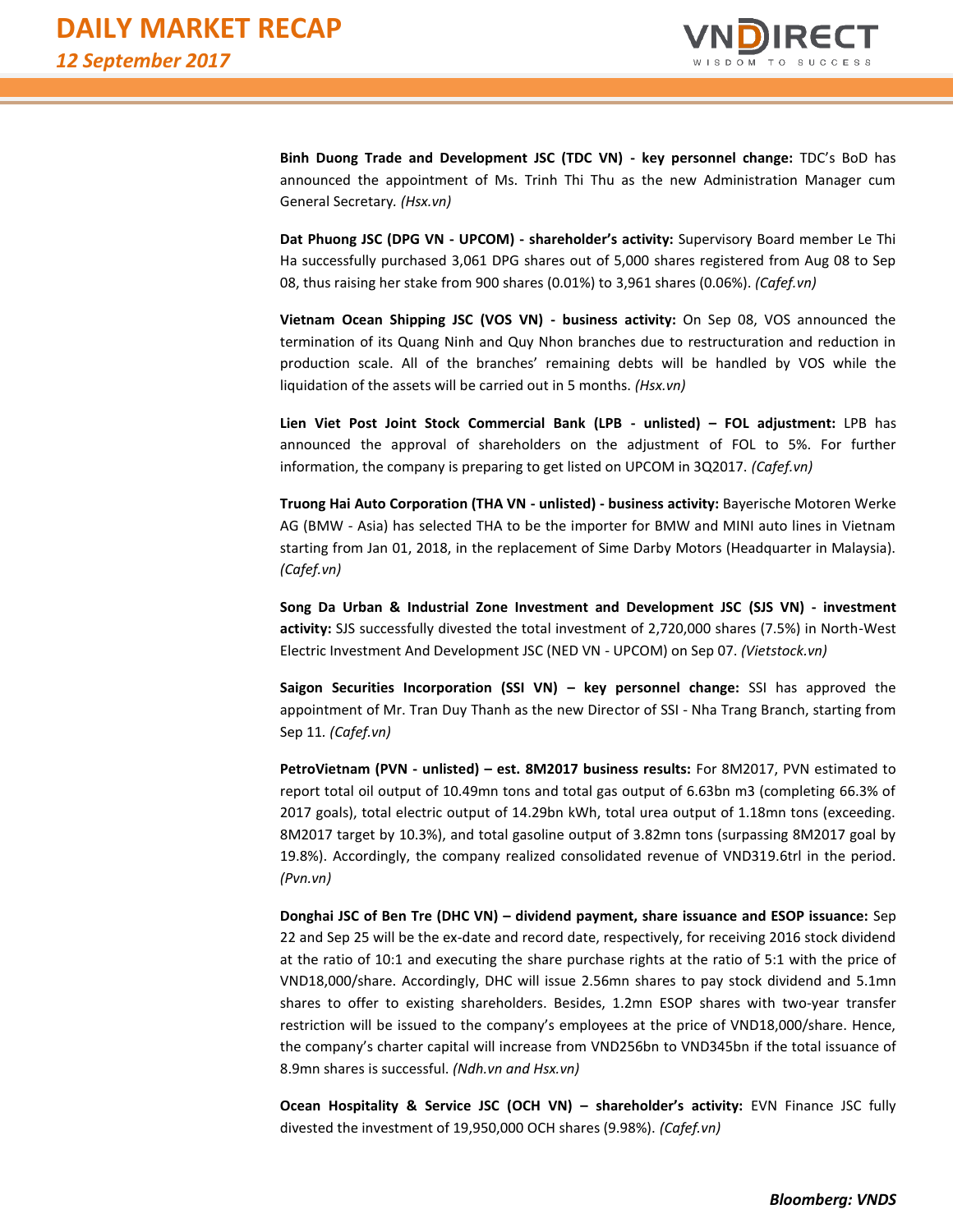

**Asia - Pacific Investment JSC (API VN) – shareholder's activity:** Asean Deep Value Fund, which relates to BoD member David Eric Roes, has registered to buy 75,000 API shares via put-through and order-matching methods from Sep 12 to Sep 29. Currently, the fund holds 6,234,700 API shares (17.61%). *(Cafef.vn)*

**NinhVanBay Travel Real Estate JSC (NVT VN) - warning status:** On Sep 05, Ho Chi Minh City Stock Exchange (HOSE) received NVT's 1H2017 consolidated business results, in which the company recorded net loss of VND295.5bn and accumulated loss of VND505.1bn. Therefore, HOSE still maintains the warning status on NVT*. (Hsx.vn)*

**C.E.O Group JSC (CEO VN) - business activity:** CEO's BoD has announced to increase the capital contribution in its subsidiary C.E.O Construction JSC (C.E.O Construction) by VND15.3bn (51% of the additional contributed capital). Therefore. the subsidiary's charter capital will increase from VND30bn to VND60bn (CEO holds 51%). *(Cafef.vn)*

**Thanh Nam Group JSC (TNI VN) - business activity:** TNI has announced to establish a new subsidiary - Da Nang New Sun Co., Ltd with a charter capital of VND200bn. The subsidiary's business lines consist of real estate, consultancy, real estate brokerage, short-term accommodations and construction. *(Ndh.vn)*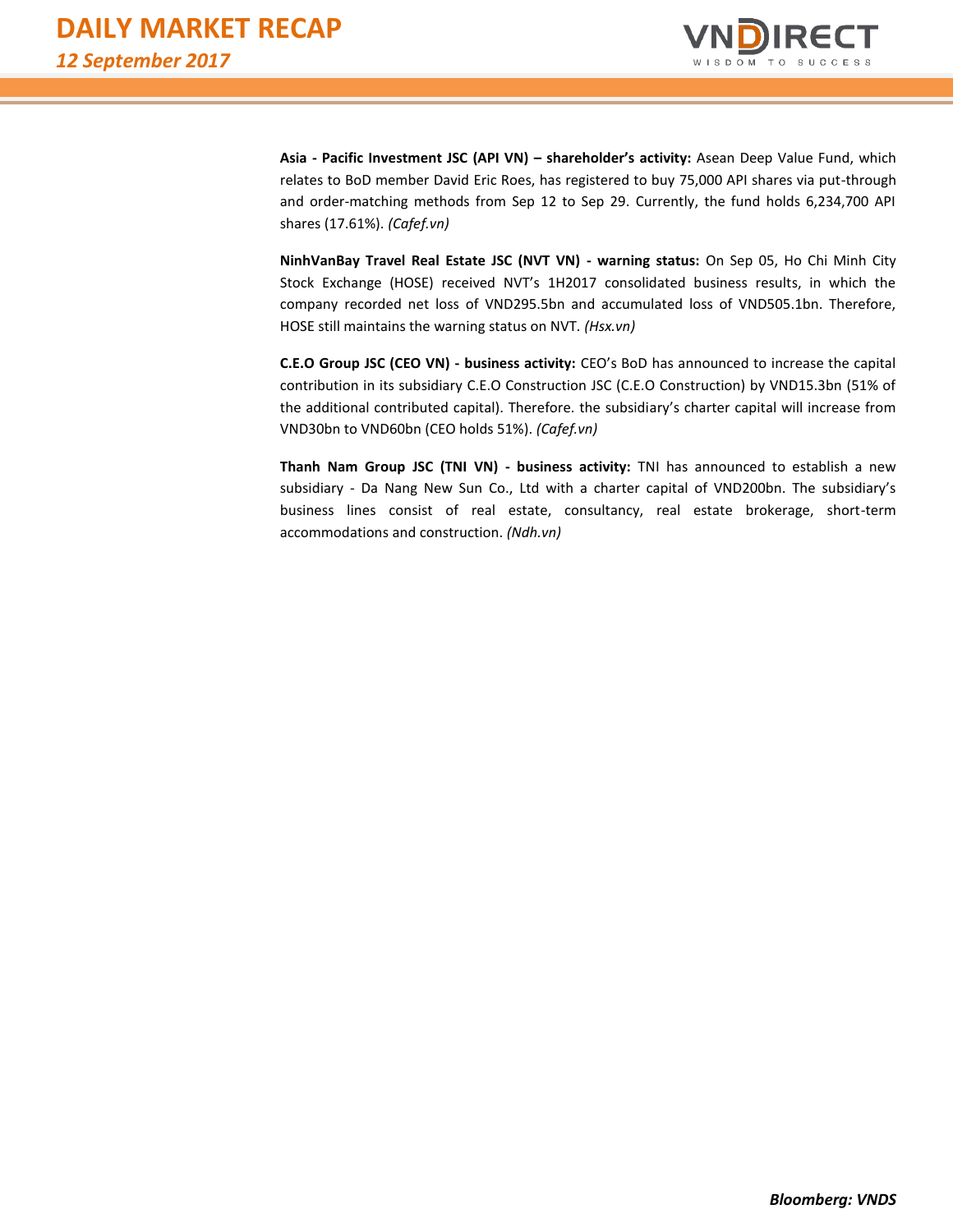

#### **MARKET MOVEMENTS**

|                    |                   | <b>HOSE</b> |      |         |              |               |                   | <b>HNX</b> |
|--------------------|-------------------|-------------|------|---------|--------------|---------------|-------------------|------------|
| <b>Top gainers</b> |                   |             |      |         | <b>VND</b>   | Top gainers   |                   |            |
| <b>Ticker</b>      | <b>Last Price</b> | Chg         | %chg | Vol.    | <b>Index</b> | <b>Ticker</b> | <b>Last Price</b> | Chg        |
|                    |                   |             |      |         | impact       |               |                   |            |
| <b>BHN</b>         | 98,300            | 6,400       | 7.0  | 127,360 | 0.583        | <b>BKC</b>    | 6,600             | 600        |
| <b>PLP</b>         | 25,450            | 1,650       | 6.9  | 102,460 | 0.010        | <b>HST</b>    | 5,500             | 500        |
| <b>VRC</b>         | 21,700            | 1,406       | 6.9  | 15,120  | 0.008        | SCJ           | 2,200             | 200        |
| <b>AGM</b>         | 9,120             | 590         | 6.9  | 11,580  | 0.004        | <b>VBC</b>    | 31,900            | 2,900      |
| <b>VDP</b>         | 36,600            | 2,350       | 6.9  | 44,660  | 0.012        | TV3           | 37,900            | 3,400      |

| <b>Top losers</b> |                   |          |        |         | <b>VND</b>   |
|-------------------|-------------------|----------|--------|---------|--------------|
| <b>Ticker</b>     | <b>Last Price</b> |          | %chg   | Vol.    | <b>Index</b> |
|                   |                   |          |        |         | impact       |
| HU1               | 6,300             | $-450$   | $-6.7$ | 1.740   | $-0.002$     |
| <b>FIT</b>        | 11,500            | $-800$   | $-6.5$ | 5.41MLN | $-0.080$     |
| <b>TAC</b>        | 47,000            | $-2,900$ | $-5.8$ | 10      | $-0.037$     |
| <b>VTB</b>        | 15,800            | $-950$   | $-5.7$ | 270     | $-0.004$     |
| <b>ROS</b>        | 114,000           | $-6,500$ | -5.4   | 5.41MLN | $-1.208$     |

| <b>Top index movers</b> |                   |       |      |         | <b>VND</b>   |
|-------------------------|-------------------|-------|------|---------|--------------|
| <b>Ticker</b>           | <b>Last Price</b> | Chg   | %chg | Vol.    | <b>Index</b> |
|                         |                   |       |      |         | impact       |
| <b>MSN</b>              | 55,100            | 1,600 | 3.0  | 1.15MLN | 0.728        |
| <b>BHN</b>              | 98,300            | 6,400 | 7.0  | 127,360 | 0.583        |
| <b>VCB</b>              | 38,050            | 350   | 0.9  | 1.34MLN | 0.495        |
| <b>BID</b>              | 20,500            | 300   | 1.5  | 1.09MLN | 0.403        |
| <b>MBB</b>              | 23,000            | 550   | 2.5  | 6.40MLN | 0.370        |

|               | <b>Top index laggers</b> |          |        |         | <b>VND</b>   |
|---------------|--------------------------|----------|--------|---------|--------------|
| <b>Ticker</b> | <b>Last Price</b>        | Chg      | %chg   | Vol.    | <b>Index</b> |
|               |                          |          |        |         | impact       |
| <b>ROS</b>    | 114,000                  | $-6,500$ | -5.4   | 5.41MLN | $-1.208$     |
| <b>SAB</b>    | 281,000                  | $-4,000$ | $-1.4$ | 28,500  | $-1.008$     |
| <b>VNM</b>    | 148,100                  | $-300$   | $-0.2$ | 676.440 | $-0.171$     |
| <b>STB</b>    | 11,450                   | $-150$   | $-1.3$ | 1.54MLN | $-0.111$     |
| FIT           | 11,500                   | $-800$   | -6.5   | 5.41MLN | $-0.080$     |

|               | <b>Top active volume</b> |          |             |         | <b>VND</b>   |
|---------------|--------------------------|----------|-------------|---------|--------------|
| <b>Ticker</b> | <b>Last Price</b>        | Chg      | %chg        | Vol.    | <b>Index</b> |
|               |                          |          |             |         | impact       |
| <b>FLC</b>    | 7,400                    | 70       | 1. $\Omega$ | 8.52MLN | 0.018        |
| <b>MBB</b>    | 23,000                   | 550      | 2.5         | 6.40MLN | 0.370        |
| FIT           | 11,500                   | $-800$   | $-6.5$      | 5.41MLN | $-0.080$     |
| <b>ROS</b>    | 114,000                  | $-6,500$ | -5.4        | 5.41MLN | $-1.208$     |
| HAI           | 10.200                   | 370      | 3.8         | 5.00MLN | 0.017        |

|                                  |                   | <b>HOSE</b> |      |         |              |            |                                  | <b>HNX</b> |      |         |              |
|----------------------------------|-------------------|-------------|------|---------|--------------|------------|----------------------------------|------------|------|---------|--------------|
| <b>VND</b><br><b>Top gainers</b> |                   |             |      |         |              |            | <b>VND</b><br><b>Top gainers</b> |            |      |         |              |
| Ticker                           | <b>Last Price</b> | Chg         | %chg | Vol.    | <b>Index</b> | Ticker     | <b>Last Price</b>                | Chg        | %chg | Vol.    | <b>Index</b> |
|                                  |                   |             |      |         | impact       |            |                                  |            |      |         | impact       |
| <b>BHN</b>                       | 98,300            | 6,400       | 7.0  | 127,360 | 0.583        | <b>BKC</b> | 6,600                            | 600        | 10.0 | 1,300   | 0.000        |
| <b>PLP</b>                       | 25,450            | 1,650       | 6.9  | 102,460 | 0.010        | <b>HST</b> | 5,500                            | 500        | 10.0 | 100     | 0.000        |
| <b>VRC</b>                       | 21,700            | 1,406       | 6.9  | 15,120  | 0.008        | SCJ        | 2,200                            | 200        | 10.0 | 223.600 | 0.000        |
| AGM                              | 9,120             | 590         | 6.9  | 11,580  | 0.004        | <b>VBC</b> | 31,900                           | 2,900      | 10.0 | 100     | 0.000        |
| VDP                              | 36,600            | 2,350       | 6.9  | 44,660  | 0.012        | TV3        | 37,900                           | 3,400      | 9.9  | 900     | 0.000        |

| <b>Top losers</b> |                   |          |        |         | <b>VND</b> | <b>Top losers</b> |                   |          |         |       | <b>VND</b> |
|-------------------|-------------------|----------|--------|---------|------------|-------------------|-------------------|----------|---------|-------|------------|
| Ticker            | <b>Last Price</b> | Chg      | %chg   | Vol.    | Index      | <b>Ticker</b>     | <b>Last Price</b> | Chg      | %chg    | Vol.  | Index      |
|                   |                   |          |        |         | impact     |                   |                   |          |         |       | impact     |
| HU1               | 6,300             | $-450$   | $-6.7$ | 1.740   | $-0.002$   | <b>PCT</b>        | 7.200             | $-800$   | $-10.0$ | 2,000 | 0.000      |
| <b>FIT</b>        | 11,500            | $-800$   | $-6.5$ | 5.41MLN | $-0.080$   | <b>PSE</b>        | 10,100            | $-1,100$ | $-9.8$  | 100   | 0.000      |
| TAC               | 47,000            | $-2,900$ | $-5.8$ | 10      | $-0.037$   | <b>CTB</b>        | 28,700            | $-3,100$ | $-9.8$  | 773   | 0.000      |
| <b>VTB</b>        | 15,800            | $-950$   | $-5.7$ | 270     | $-0.004$   | GLT               | 50,100            | $-5,100$ | $-9.2$  | 200   | 0.000      |
| <b>ROS</b>        | 114,000           | $-6,500$ | -5.4   | 5.41MLN | $-1.208$   | <b>CLH</b>        | 12,900            | $-1,300$ | $-9.2$  | 100   | 0.000      |

| Top index movers |                   |       |         |         | <b>VND</b> |               | <b>Top index movers</b> |       |      |         | <b>VND</b> |
|------------------|-------------------|-------|---------|---------|------------|---------------|-------------------------|-------|------|---------|------------|
| Ticker           | <b>Last Price</b> | Chg   | %chg    | Vol.    | Index      | <b>Ticker</b> | <b>Last Price</b>       | Chg   | %chg | Vol.    | Index      |
|                  |                   |       |         |         | impact     |               |                         |       |      |         | impact     |
| <b>MSN</b>       | 55,100            | 1,600 | 3.0     | 1.15MLN | 0.728      | <b>ACB</b>    | 27,800                  | 300   | 1.1  | 1.26MLN | 0.263      |
| <b>BHN</b>       | 98,300            | 6.400 | 7.0     | 127.360 | 0.583      | <b>VCS</b>    | 205,000                 | 5,500 | 2.8  | 81.350  | 0.125      |
| VCB              | 38,050            | 350   | 0.9     | 1.34MLN | 0.495      | VGC           | 20,000                  | 1,000 | 5.3  | 7.06MLN | 0.121      |
| <b>BID</b>       | 20,500            | 300   | $1.5\,$ | 1.09MLN | 0.403      | <b>DST</b>    | 33,000                  | 2,400 | 7.8  | 1.03MLN | 0.088      |
| MBB              | 23,000            | 550   | 2.5     | 6.40MLN | 0.370      | <b>VCG</b>    | 21,000                  | 400   | 1.9  | 1.27MLN | 0.050      |

|            | <b>VND</b><br><b>Top index laggers</b> |          |        |         |          |            | <b>Top index laggers</b> |          |        |         | <b>VND</b> |
|------------|----------------------------------------|----------|--------|---------|----------|------------|--------------------------|----------|--------|---------|------------|
| Ticker     | <b>Last Price</b>                      | Chg      | %chg   | Vol.    | Index    | Ticker     | <b>Last Price</b>        | Chg      | %chg   | Vol.    | Index      |
|            |                                        |          |        |         | impact   |            |                          |          |        |         | impact     |
| <b>ROS</b> | 114.000                                | $-6.500$ | -5.4   | 5.41MLN | $-1.208$ | <b>SJE</b> | 25,000                   | $-2.000$ | $-7.4$ | 4.100   | $-0.020$   |
| SAB        | 281,000                                | $-4,000$ | $-1.4$ | 28.500  | $-1.008$ | <b>GLT</b> | 50,100                   | $-5,100$ | $-9.2$ | 200     | $-0.013$   |
| VNM        | 148.100                                | $-300$   | $-0.2$ | 676.440 | $-0.171$ | <b>NSH</b> | 8,100                    | $-800$   | $-9.0$ | 216,200 | $-0.013$   |
| <b>STB</b> | 11,450                                 | $-150$   | $-1.3$ | 1.54MLN | $-0.111$ | <b>TKC</b> | 25,000                   | $-1.400$ | $-5.3$ | 8,290   | $-0.013$   |
| FIT.       | 11,500                                 | $-800$   | -6.5   | 5.41MLN | $-0.080$ | <b>CTB</b> | 28,700                   | $-3,100$ | $-9.8$ | 773     | $-0.012$   |

|            | <b>VND</b><br><b>Top active volume</b> |          |        |         |          | <b>Top active volume</b>      |                   | <b>VND</b> |         |                   |              |
|------------|----------------------------------------|----------|--------|---------|----------|-------------------------------|-------------------|------------|---------|-------------------|--------------|
| Ticker     | <b>Last Price</b>                      | Chg      | %chg   | Vol.    | Index    | Ticker                        | <b>Last Price</b> | Chg        | %chg    | Vol.              | <b>Index</b> |
|            |                                        |          |        |         | impact   |                               |                   |            |         |                   | impact       |
| <b>FLC</b> | 7,400                                  | 70       | 1.0    | 8.52MLN | 0.018    | VGC                           | 20,000            | 1,000      | 5.3     | 7.06MLN           | 0.000        |
| <b>MBB</b> | 23,000                                 | 550      | 2.5    | 6.40MLN | 0.370    | <b>SHB</b>                    | 7,700             | 0          | 0.0     | 3.93MLN           | 0.000        |
| <b>FIT</b> | 11,500                                 | $-800$   | -6.5   | 5.41MLN | $-0.080$ | <b>KLF</b>                    | 3,500             | 0          | 0.0     | 1.89MLN           | 0.000        |
| <b>ROS</b> | 114.000                                | $-6,500$ | $-5.4$ | 5.41MLN | $-1.208$ | <b>PVS</b>                    | 16,200            | 0          | 0.0     | 1.44 MLN          | 0.000        |
| HAI        | 10,200                                 | 370      | 3.8    | 5.00MLN | 0.017    | 2,700<br>PV <sub>2</sub><br>0 |                   | 0.0        | 1.37MLN | 0.000             |              |
|            |                                        |          |        |         |          |                               |                   |            |         | Source: Bloomberg | 12-Sep       |

*Bloomberg: VNDS*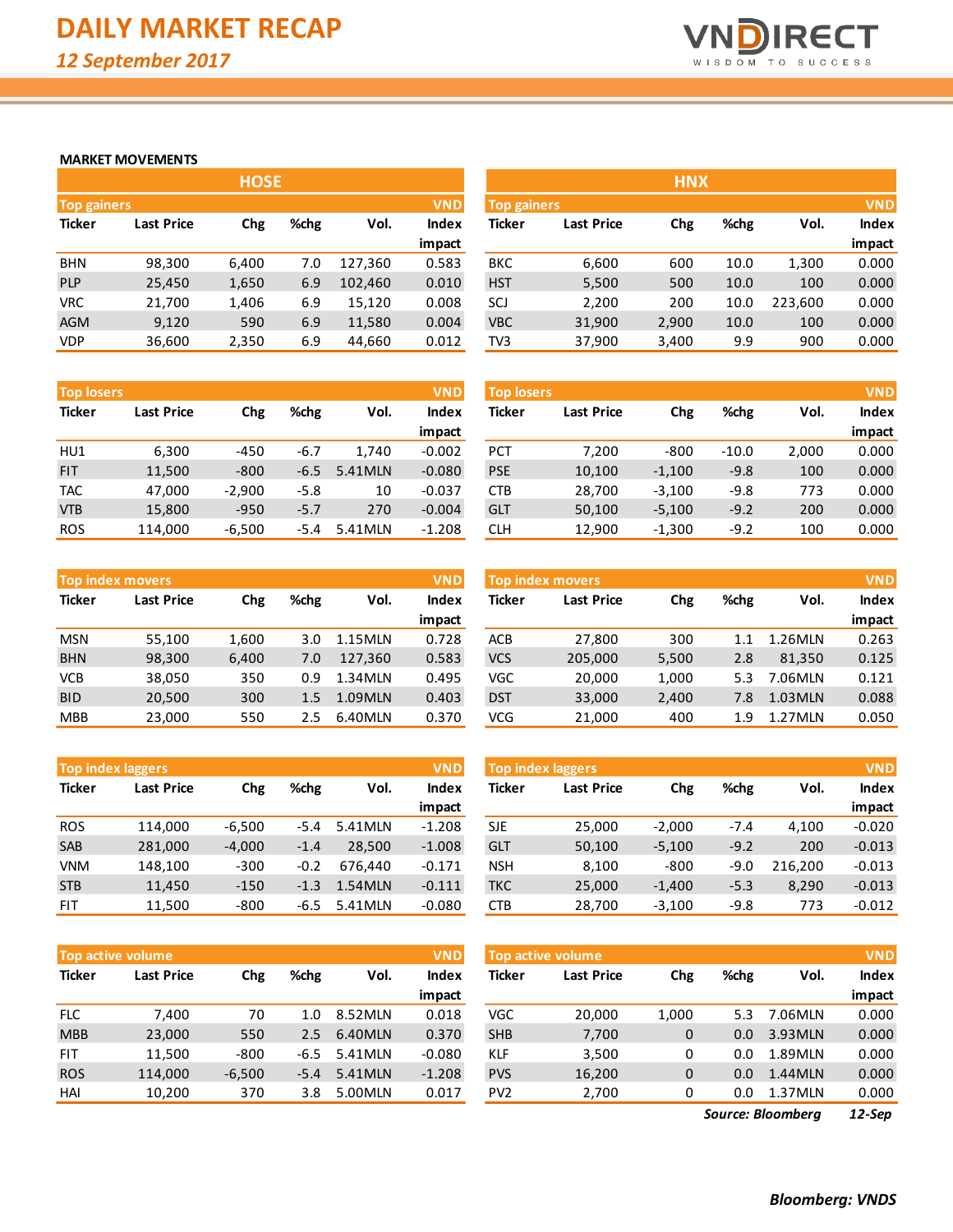

#### **FOREIGN ACTIVITIES**

| <b>Volume (Mn'shs)</b> | <b>HOSE</b> | d/d      | <b>HNX</b> | d/d     | Value (VND'bn)        | <b>HOSE</b> | d/d      | <b>HNX</b> | d/d     |
|------------------------|-------------|----------|------------|---------|-----------------------|-------------|----------|------------|---------|
| <b>BUY</b>             | 10.4        | $-11.9%$ | 5.8        | 1260.7% | <b>BUY</b>            | 454.6       | $-10.7%$ | 115.7      | 1652.5% |
| % of market            | 6.8%        |          | 13.7%      |         | % of market           | 11.9%       |          | 20.5%      |         |
| <b>SELL</b>            | 14.3        | 48.2%    | 1.8        | 86.5%   | <b>SELL</b>           | 523.5       | 22.3%    | 26.4       | 70.7%   |
| % of market            | 9.4%        |          | 4.3%       |         | % of market           | 13.7%       |          | 4.7%       |         |
| <b>NET BUY (SELL)</b>  | (4.0)       |          | 3.9        |         | <b>NET BUY (SELL)</b> | (68.9)      |          | 89.2       |         |

*Source: HSX, HNX*

J



**HOSE HNX** 

### **2017 ACCUMULATION**

| <b>Volume (MIn'shs)</b> |         | <b>HOSE % of 2016</b> |        | HNX % of 2016 | Value (VND'bn)        |          | <b>HOSE % of 2016</b> | HNX % of 2016 |       |  |
|-------------------------|---------|-----------------------|--------|---------------|-----------------------|----------|-----------------------|---------------|-------|--|
| <b>BUY</b>              | 1.940.4 | 78.8%                 | 211.4  | 53.6%         | <b>BUY</b>            | 79,894.2 | 87.5%                 | 3,049.9       | 49.0% |  |
| % of market             | 6.0%    |                       | 2.3%   |               | % of market           | 12.4%    |                       | 3.1%          |       |  |
| <b>SELL</b>             | 1,888.9 | 70.7%                 | 221.9  | 67.6%         | <b>SELL</b>           | 66,133.6 | 66.8%                 | 2,975.5       | 58.5% |  |
| % of market             | 5.8%    |                       | 2.4%   |               | % of market           | 10.2%    |                       | 3.0%          |       |  |
| <b>NET BUY (SELL)</b>   | 51.5    |                       | (10.5) |               | <b>NET BUY (SELL)</b> | 13.761   |                       | 74.3          |       |  |

*Source: HSX, HNX*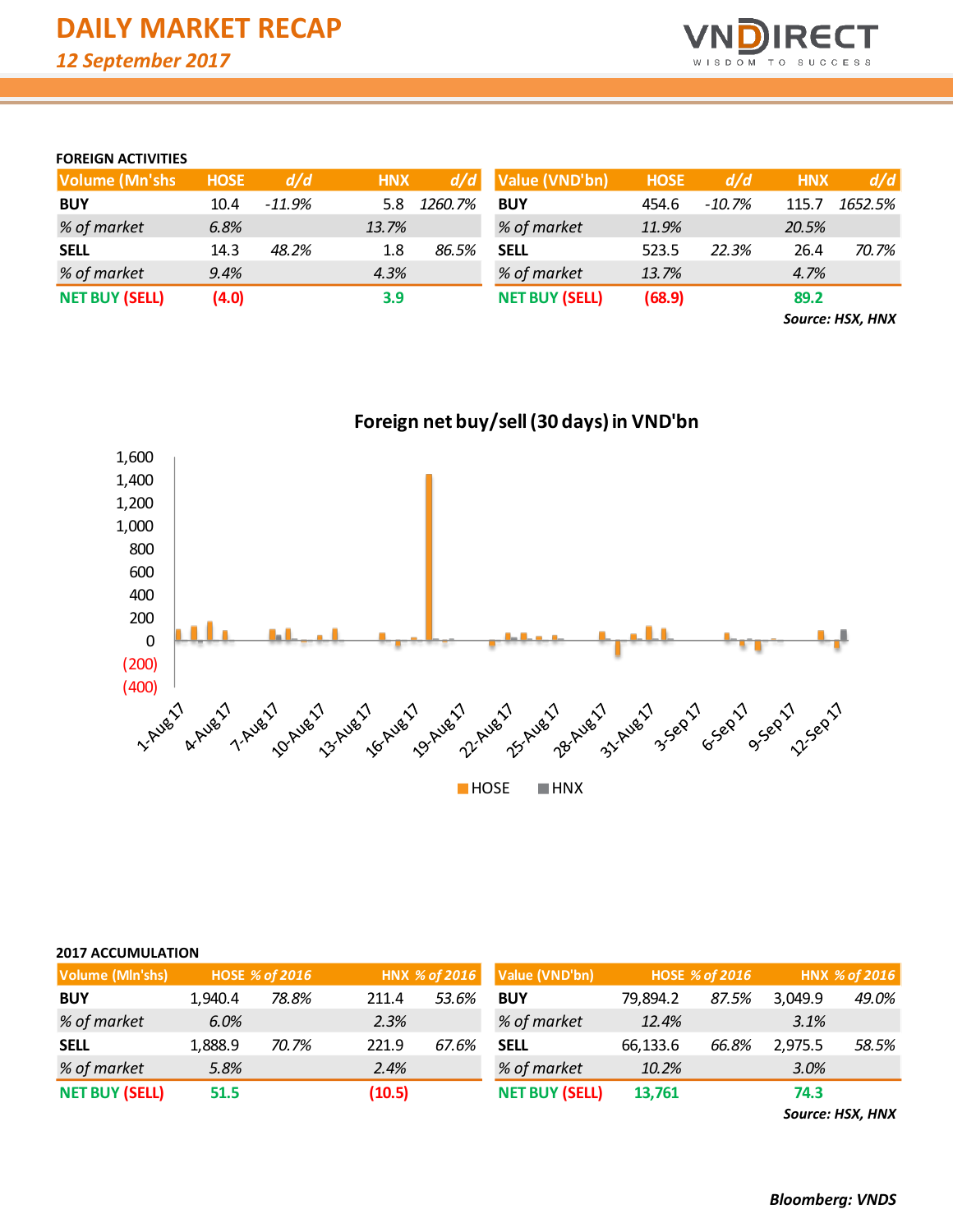

#### **FOREIGN ACTIVITIES**

|               |                               | <b>HOSE</b> |         |       |          | <b>HNX</b>      |                               |              |         |       |               |  |
|---------------|-------------------------------|-------------|---------|-------|----------|-----------------|-------------------------------|--------------|---------|-------|---------------|--|
|               | Top buy by foreigners (value) |             |         |       | VND'bn   |                 | Top buy by foreigners (value) |              |         |       | <b>VND'bn</b> |  |
| <b>Ticker</b> | <b>Last Price</b>             | Chg         | %chg    | Value | Index    | <b>Ticker</b>   | <b>Last Price</b>             | Chg          | %chg    | Value | Index         |  |
|               |                               |             |         |       | impact   |                 |                               |              |         |       | impact        |  |
| <b>MSN</b>    | 55,100                        | 1,600       | 2.99    | 84.2  | 0.728    | <b>VGC</b>      | 20,000                        | 1,000        | 5.26    | 109.5 | 0.000         |  |
| <b>VNM</b>    | 148,100                       | $-300$      | $-0.20$ | 73.5  | $-0.171$ | <b>PVS</b>      | 16,200                        | $\mathbf{0}$ | 0.00    | 2.4   | 0.000         |  |
| <b>VIC</b>    | 49,300                        | 0           | 0.00    | 31.9  | 0.000    | <b>MST</b>      | 16,100                        | 500          | 3.21    | 0.9   | 0.000         |  |
| <b>VJC</b>    | 133,500                       | 0           | 0.00    | 30.4  | 0.000    | TV <sub>2</sub> | 138,000                       | $-1,700$     | $-1.22$ | 0.9   | 0.000         |  |
| <b>PLX</b>    | 67,500                        | 500         | 0.75    | 28.7  | 0.254    | <b>MAS</b>      | 82,800                        | $-1,200$     | $-1.43$ | 0.5   | 0.000         |  |

|                 |                               | <b>HNX</b> |         |       |               |
|-----------------|-------------------------------|------------|---------|-------|---------------|
|                 | Top buy by foreigners (value) |            |         |       | <b>VND'bn</b> |
| <b>Ticker</b>   | <b>Last Price</b>             | Chg        | %chg    | Value | <b>Index</b>  |
|                 |                               |            |         |       | impact        |
| VGC             | 20,000                        | 1,000      | 5.26    | 109.5 | 0.000         |
| <b>PVS</b>      | 16,200                        | 0          | 0.00    | 2.4   | 0.000         |
| MST             | 16,100                        | 500        | 3.21    | 0.9   | 0.000         |
| TV <sub>2</sub> | 138,000                       | $-1,700$   | $-1.22$ | 0.9   | 0.000         |
| <b>MAS</b>      | 82,800                        | $-1,200$   | $-1.43$ | 0.5   | 0.000         |

|               | Top sell by foreigners (value) |              |         |       | <b>VND'bn</b> | Top sell by foreigners (value) |            | <b>VND'bn</b> |         |       |              |
|---------------|--------------------------------|--------------|---------|-------|---------------|--------------------------------|------------|---------------|---------|-------|--------------|
| <b>Ticker</b> | Last Price                     | Chg          | %chg    | Value | Index         | Ticker                         | Last Price | Chg           | %chg    | Value | <b>Index</b> |
|               |                                |              |         |       | impact        |                                |            |               |         |       | impact       |
| <b>VNM</b>    | 148.100                        | $-300$       | $-0.20$ | 90.2  | $-0.171$      | <b>PVS</b>                     | 16,200     | 0             | 0.00    | 18.8  | 0.000        |
| <b>VIC</b>    | 49,300                         | $\mathbf{0}$ | 0.00    | 57.5  | 0.000         | <b>TNG</b>                     | 12,000     | $-200$        | $-1.64$ | 3.6   | 0.000        |
| <b>MSN</b>    | 55,100                         | 1.600        | 2.99    | 45.4  | 0.728         | <b>SHB</b>                     | 7.700      | 0             | 0.00    | 2.2   | 0.000        |
| <b>VCB</b>    | 38,050                         | 350          | 0.93    | 43.4  | 0.495         | TV <sub>2</sub>                | 138,000    | $-1,700$      | $-1.22$ | 0.9   | 0.000        |
| <b>HPG</b>    | 35,450                         | 150          | 0.42    | 37.9  | 0.089         | SD <sub>4</sub>                | 11,600     | $-100$        | $-0.85$ | 0.1   | 0.000        |

|               | Top net buy by foreigners (value) |       |      |       | VND'bn          |            | Top net buy by foreigners (value) |          |         |       | VND'bn          |  |  |
|---------------|-----------------------------------|-------|------|-------|-----------------|------------|-----------------------------------|----------|---------|-------|-----------------|--|--|
| <b>Ticker</b> | Last Price                        | Chg   | %chg | Value | Index<br>impact | Ticker     | <b>Last Price</b>                 | Chg      | %chg    | Value | Index<br>impact |  |  |
| <b>MSN</b>    | 55,100                            | 1,600 | 2.99 | 38.9  | 0.728           | VGC        | 20,000                            | 1,000    | 5.26    | 109.5 | 0.000           |  |  |
| <b>HBC</b>    | 61,000                            | 3,400 | 5.90 | 20.9  | 0.172           | <b>MST</b> | 16,100                            | 500      | 3.21    | 0.9   | 0.000           |  |  |
| <b>PLX</b>    | 67,500                            | 500   | 0.75 | 16.4  | 0.254           | <b>MAS</b> | 82,800                            | $-1,200$ | $-1.43$ | 0.5   | 0.000           |  |  |
| <b>VCI</b>    | 56,000                            | 800   | 1.45 | 10.5  | 0.038           | <b>CVT</b> | 46,900                            | 1,500    | 3.30    | 0.4   | 0.000           |  |  |
| <b>CII</b>    | 32,550                            | 150   | 0.46 | 9.8   | 0.016           | <b>BVS</b> | 20.100                            | 300      | 1.52    | 0.3   | 0.000           |  |  |

|               | <b>VND'bn</b><br>Top net sell by foreigners (value) |        |         |         |          |                 | Top net sell by foreigners (value) |        |         |          |              |  |
|---------------|-----------------------------------------------------|--------|---------|---------|----------|-----------------|------------------------------------|--------|---------|----------|--------------|--|
| <b>Ticker</b> | Last Price                                          | Chg    | %chg    | Value   | Index    | Ticker          | Last Price                         | Chg    | %chg    | Value    | <b>Index</b> |  |
|               |                                                     |        |         |         | impact   |                 |                                    |        |         |          | impact       |  |
| <b>VCB</b>    | 38,050                                              | 350    | 0.93    | $-38.8$ | 0.495    | <b>PVS</b>      | 16,200                             | 0      | 0.00    | $-16.42$ | 0.000        |  |
| <b>HPG</b>    | 35,450                                              | 150    | 0.42    | $-29.5$ | 0.089    | <b>TNG</b>      | 12,000                             | $-200$ | $-1.64$ | $-3.58$  | 0.000        |  |
| VIC           | 49,300                                              | 0      | 0.00    | $-25.7$ | 0.000    | <b>SHB</b>      | 7,700                              | 0      | 0.00    | $-2.12$  | 0.000        |  |
| <b>VNM</b>    | 148,100                                             | $-300$ | $-0.20$ | $-16.7$ | $-0.171$ | SD <sub>4</sub> | 11,600                             | $-100$ | $-0.85$ | $-0.11$  | 0.000        |  |
| <b>DXG</b>    | 19,850                                              | 450    | 2.32    | $-12.0$ | 0.051    | SD <sub>9</sub> | 11,200                             | 0      | 0.00    | $-0.11$  | 0.000        |  |

*Source: Bloomberg, HOSE, HNX*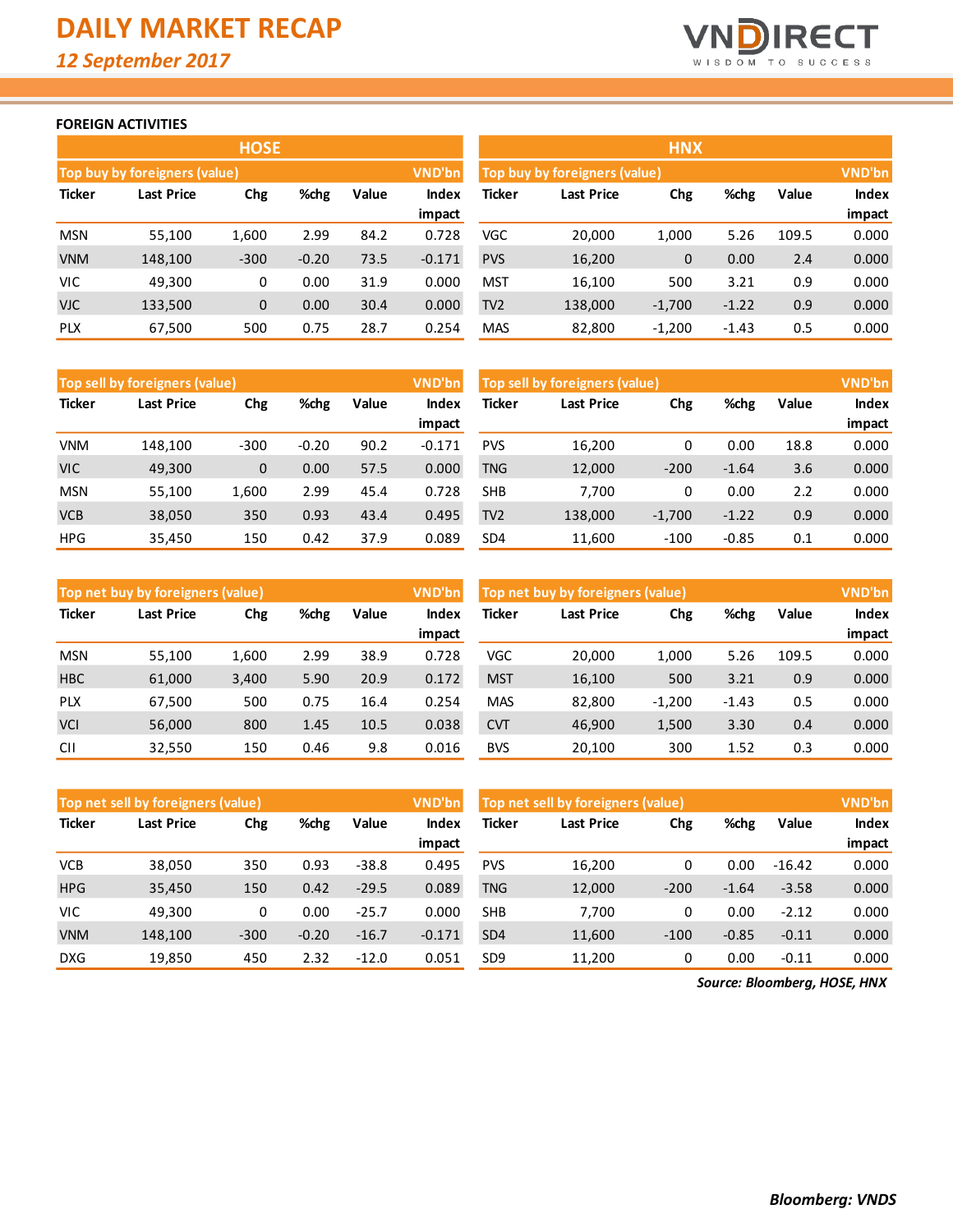

#### **TOP 70 MARKET CAPS SNAPSHOT ON HOSE**

| No. Ticker | <b>Price</b> |        |         | Price change (%) |                |                | Mkt. Cap Outs. Vol. Float ratio | Avail. Fll | Ave. daily vol. |                      | <b>EPS</b>     |             | P/E              | P/B              | <b>ROE</b>    | <b>ROA</b> |
|------------|--------------|--------|---------|------------------|----------------|----------------|---------------------------------|------------|-----------------|----------------------|----------------|-------------|------------------|------------------|---------------|------------|
|            | <b>VND</b>   | 1M     | 3M      | 6M               | <b>US\$mln</b> | <b>MIn'shs</b> | $\frac{9}{6}$                   | %          | (30 days-shs)   | <b>T12M</b>          | <b>Diluted</b> | 1Y Gr.      | $\boldsymbol{X}$ | $\boldsymbol{X}$ | $\frac{o}{o}$ | %          |
| 1 VNM VM   | 148,100      | $-2.2$ | $-3.0$  | 14.0             | 9,460          | 1,451          | 57.8                            | 44.7       | 575,070         | 6,333                | 5,831          | 19.9        | 23.4             | 8.8              | 38.9          | 33.1       |
| 2 SAB VM   | 281,000      | 13.3   | 44.9    | 33.2             | 7,931          | 641            | 10.4                            | 39.1       | 41,832          | 6,947                | 6,442          | 37.3        | 40.5             | 13.2             | 33.0          | 20.8       |
| 3 VCB VM   | 38,050       | 1.6    | $-0.8$  | 1.5              | 6,025          | 3,598          | 22.9                            | 9.1        | 790,289         | 1,788                | 1,566          | 6.0         | 21.3             | 2.6              | 12.8          | 1.0        |
| 4 VIC VM   | 49,300       | 13.3   | 16.4    | 11.5             | 5,724          | 2,638          | 52.3                            | 19.0       | 627,865         | 1,203                |                | 1,178 111.2 | 41.0             | 4.5              | 9.8           | 1.5        |
| 5 GAS VM   | 66,000       | 7.7    | 19.6    | 18.3             | 5,558          | 1,913          | 4.2                             | 45.7       | 448,401         | 4,184                | 3,548          | $-18.8$     | 15.8             | 3.2              | 20.3          | 13.4       |
| 6 PLX VM   | 67,500       | 4.7    | 7.1     | N/A              | 3,443          | 1,159          | 100.0                           | 11.3       | 547,584         | 3,883                | 4,254          | 43.0        | 17.4             | 3.5              | 21.5          | 7.8        |
| 7 BID VM   | 20,500       | 1.0    | 8.2     | 23.9             | 3,085          | 3,419          | 4.4                             | 28.2       | 3,074,731       | 1,810                | 1,354          | $-5.1$      | 11.3             | 1.6              | 14.0          | 0.6        |
| 8 CTG VM   | 18,650       | $-1.8$ | $-4.4$  | 2.5              | 3,056          | 3,723          | 15.8                            | 0.1        | 2,129,965       | 1,970                | 1,457          | 20.6        | 9.5              | 1.2              | 12.0          | 0.8        |
| 9 MSN VM   | 55,100       | 29.0   | 27.3    | 32.0             | 2,784          | 1,148          | 43.9                            | 19.7       | 603,739         | 1,963                | 2,481          | 86.5        | 28.1             | 3.4              | 13.0          | 3.3        |
| 10 ROS VM  | 114,000      | 25.3   | 11.3    | $-26.8$          | 2,373          | 473            | 27.0                            | 47.1       | 3,008,245       | 1,033                | 1,033          |             | N/A 110.4        | 11.0             | 11.7          | 7.4        |
| 11 HPG VM  | 35,450       | 8.4    | 22.5    | 34.9             | 2,367          | 1,517          | 58.9                            | 9.6        | 3,545,336       | 5,182                | 4,470          | 82.3        | 6.8              | 2.4              | 34.9          | 20.9       |
| 12 VPB VM  | 37,350       | N/A    | N/A     | N/A              | 2,191          | 1,333          | 100.0                           | 0.0        | N/A             | 4,485                | 4,485          | 37.1        | 8.3              | 1.8              | 25.4          | 1.9        |
| 13 VJC VM  | 133,500      | 7.6    | 5.1     | 1.9              | 1,894          | 322            | 60.9                            | 5.7        | 356,321         | 8,726                | 8,726          | $-24.9$     | 15.3             | 8.9              | 68.7          | 14.3       |
| 14 MBB VM  | 23,000       | 2.7    | 15.9    | 59.7             | 1,734          | 1,713          | 49.8                            | 0.0        | 3,372,213       | 1,983                | 1,715          | $-6.3$      | 11.6             | 1.6              | 12.7          | 1.3        |
| 15 BVH VM  | 56,600       | 1.1    | $-1.0$  | $-4.2$           | 1,695          | 680            | 29.1                            | 24.5       | 281,599         | 2,103                | 1,651          | 10.9        | 26.9             | 3.8              | 9.7           | 1.6        |
| 16 NVL VM  | 60,800       | $-3.5$ | $-10.1$ | $-10.6$          | 1,667          | 623            | 29.5                            | 39.5       | 1,796,262       | 3,396                | 3,059          | N/A         | 17.9             | 4.0              | 23.1          | 5.3        |
| 17 MWG VM  | 112,000      | 5.9    | 16.1    | 32.5             | 1,516          | 308            | 71.9                            | 0.0        | 429,758         | 5,949                | 4,974          | 40.3        | 18.8             | 7.8              | 47.1          | 15.6       |
| 18 FPT VM  | 48,100       | $-2.7$ | 7.6     | 20.3             | 1,124          | 531            | 70.5                            | 0.0        | 798,649         | 3,887                | 3,413          | 2.9         | 12.4             | 2.6              | 21.5          | 7.7        |
| 19 BHN VM  | 98,300       | 22.9   | 24.4    | 0.1              | 1,003          | 232            | 100.0                           | 31.5       | 36,082          | 3,236                | 3,236          | $-9.6$      | 30.4             | 4.0              | 13.8          | 8.0        |
| 20 STB VM  | 11,450       | $-4.2$ | $-17.0$ | 9.6              | 909            | 1,804          | 94.6                            | 15.3       | 1,851,845       | 269                  | 49             | $-89.0$     | 42.5             | 0.9              | 1.8           | 0.1        |
| 21 CTD VM  | 209,000      | 0.3    | $-0.3$  | 7.7              | 704            | 77             | 89.0                            | 2.7        |                 | 55,822 20,254 20,894 |                | 88.6        | 10.3             | 2.5              | 28.1          | 15.5       |
| 22 EIB VM  | 12,200       | $-2.0$ | $-0.4$  | 11.9             | 660            | 1,229          | 75.6                            | 0.4        | 517,185         | 468                  | 251            | 660.6       | 26.1             | 1.1              | 4.3           | 0.4        |
| 23 DHG VM  | 106,000      | $-2.8$ | $-14.9$ | 31.3             | 610            | 131            | 31.8                            | 0.0        | 140,868         | 5,020                | 4,662          | 21.7        | 21.1             | 4.6              | 22.1          | 20.1       |
| 24 SSI VM  | 24,700       | $-1.4$ | $-6.1$  | 15.7             | 533            | 490            | 57.0                            | 48.2       | 3,007,613       | 2,238                | 1,698          | 2.4         | 11.0             | 1.4              | 13.6          | 7.5        |
| 25 GMD VM  | 41,100       | 3.0    | $-2.1$  | 11.1             | 521            | 288            | 59.5                            | 0.0        | 612,073         | 2,087                | 2,009          | $-4.2$      | 19.7             | 1.4              | 7.6           | 4.3        |
| 26 PNJ VM  | 109,600      | 4.4    | 13.6    | 39.4             | 521            | 108            | 64.5                            | 0.0        | 217,649         | 6,190                | 4,383          | 671.7       | 17.7             | 6.2              | 34.5          | 17.4       |
| 27 REE VM  | 35,800       | $-0.3$ | 6.9     | 32.6             | 489            | 310            | 48.3                            | 0.0        | 1,280,262       | 4,896                | 3,526          | 27.9        | 7.3              | 1.6              | 20.1          | 12.7       |
| 28 HSG VM  | 28,450       | 2.3    | $-8.5$  | 5.4              | 438            | 350            | 52.3                            | 20.4       | 3,536,559       | 4,575                |                | 4,200 120.2 | 6.2              | 2.1              | 45.0          | 15.4       |
| 29 DPM VM  | 22,750       | $-0.9$ | 0.7     | $-6.8$           | 392            | 391            | 35.2                            | 28.0       | 672,578         | 1,925                | 2,452          | $-25.6$     | 11.8             | 1.1              | 9.7           | 9.4        |
| 30 KDC VM  | 41,400       | $-3.5$ | $-11.0$ | 11.0             | 375            | 206            | 49.8                            | 39.0       | 303,726         | 6,728                | 5,714          | $-74.7$     | 6.2              | 1.4              | 20.8          | 15.6       |
| 31 CII VM  | 32,550       | $-8.6$ | $-16.5$ | $-14.7$          | 353            | 246            | 55.7                            | 8.4        | 858,828         | 8,644                | 3,191          | 9.7         | 3.8              | 1.7              | 46.6          | 12.3       |
| 32 HBC VM  | 61,000       | 14.4   | 36.3    | 64.0             | 346            | 129            | 71.2                            | 26.6       | 1,392,252       | 6,866                | 3,960          | 539.6       | 8.9              | 4.5              | 47.6          | 6.4        |
| 33 HAG VM  | 8,260        | $-6.1$ | $-1.2$  | $-1.0$           | 337            | 927            | 61.3                            | 37.4       | 2,876,634       | 620                  | $-1,439$       | N/A         | 13.3             | 0.5              | $-8.3$        | $-2.3$     |
| 34 SBT VM  | 29,400       | $-2.6$ | $-13.3$ | 22.2             | 328            | 253            | 53.5                            | 18.4       | 2,024,967       | 1,209                | 1,176          | 2.4         | 24.3             | 2.5              | 9.8           | 4.5        |
| 35 NT2 VM  | 25,000       | $-9.9$ | $-11.0$ | $-16.7$          | 317            | 288            | 27.9                            | 28.9       | 272,596         | 2,816                | 3,701          | $-5.0$      | 8.9              | 1.4              | 20.3          | 8.6        |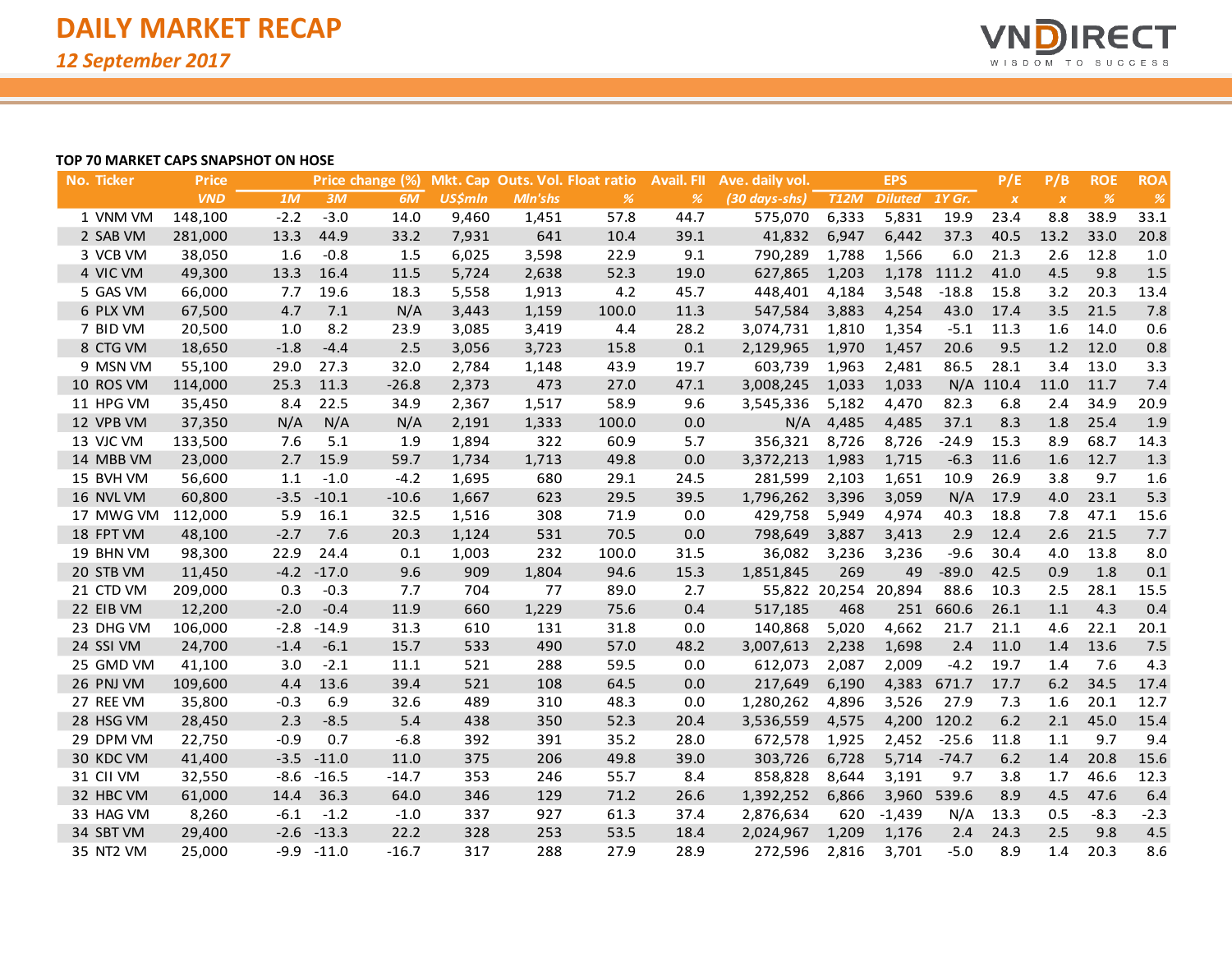

|                   |              |         |         |                  |                |                                 |               |                   |                 |                   |                |         |               |                  | (Continue) |            |
|-------------------|--------------|---------|---------|------------------|----------------|---------------------------------|---------------|-------------------|-----------------|-------------------|----------------|---------|---------------|------------------|------------|------------|
| <b>No. Ticker</b> | <b>Price</b> |         |         | Price change (%) |                | Mkt. Cap Outs. Vol. Float ratio |               | <b>Avail. FII</b> | Ave. daily vol. |                   | <b>EPS</b>     |         | P/E           | P/B              | <b>ROE</b> | <b>ROA</b> |
|                   | <b>VND</b>   | 1M      | 3M      | 6M               | <b>US\$mln</b> | Mln'shs                         | $\frac{o}{o}$ | %                 | (30 days-shs)   | <b>T12M</b>       | Diluted 1Y Gr. |         | $\pmb{\chi}$  | $\boldsymbol{X}$ | %          | $\%$       |
| 36 DCM VM         | 13,450       | $-2.2$  | $-0.7$  | 20.1             | 313            | 529                             | 24.3          | 47.4              | 2,155,934       | 1,508             | 1,011          | N/A     | 8.9           | $1.2$            | 11.8       | 5.9        |
| 37 KBC VM         | 15,050       | 3.1     | $-8.0$  | 3.8              | 311            | 470                             | 74.7          | 15.9              | 1,765,081       | 1,232             | 1,186          | $-11.6$ | 12.2          | 0.9              | 8.4        | 4.5        |
| 38 HNG VM         | 8,960        | $-5.2$  | $-4.7$  | $-4.2$           | 303            | 767                             | 35.1          | 48.2              | 1,326,977       | 759               | $-1,298$       | N/A     | 11.8          | 0.7              | $-9.8$     | $-3.3$     |
| 39 VCI VM         | 56,000       | $-6.8$  | N/A     | N/A              | 296            | 120                             | 91.9          | 18.6              | 167,295         | 3,854             | 3,854          | $-18.8$ | 14.5          | 4.8              | 31.9       | 12.1       |
| 40 KDH VM         | 27,700       | $-1.9$  | $-2.3$  | 18.9             | 285            | 234                             | 49.1          | 2.6               | 72,621          | 1,726             | 1,587          | 55.3    | 16.1          | 1.8              | 11.3       | $5.2$      |
| 41 PPC VM         | 20,300       | $-1.5$  | 6.8     | 20.1             | 284            | 318                             | 15.0          | 33.6              | 258,350         | 4,688             | 1,724          | $-2.2$  | 4.3           | 1.2              | 15.3       | 8.5        |
| 42 PDR VM         | 28,500       | 6.3     | 15.6    | 123.1            | 278            | 222                             | 38.3          | 48.3              | 940,898         | 1,357             | 1,033          | 28.1    | 21.0          | 2.6              | 10.5       | 3.0        |
| 43 HT1 VM         | 15,800       | $-7.6$  | $-28.8$ | $-21.6$          | 265            | 382                             | 20.0          | 43.7              | 855,829         | 1,734             | 2,121          | $-0.2$  | 9.1           | 1.1              | 16.0       | 6.7        |
| 44 BMP VM         | 70,800       | $-10.2$ | $-30.7$ | $-31.5$          | 255            | 82                              | 61.8          | 3.0               | 323,609         | 6,230             | 7,664          | 20.9    | 11.4          | 2.4              | 23.1       | 20.7       |
| 45 TCH VM         | 15,700       | -4.6    | $-15.8$ | $-2.8$           | 251            | 363                             | 52.5          | 48.6              | 1,333,004       | 1,379             | 1,379          | N/A     | 11.4          | 1.3              | 16.6       | 15.1       |
| 46 DXG VM         | 19,850       | 9.1     | 14.4    | 20.6             | 250            | 286                             | 76.6          | 19.5              | 4,359,418       | 2,087             | 2,555          | 29.6    | 9.5           | 1.7              | 26.5       | 13.4       |
| 47 QCG VM         | 20,500       | 14.8    | $-0.5$  | 360.7            | 248            | 275                             | 32.1          | 48.6              | 401,075         | 811               | 163            | 87.6    | 25.3          | 1.5              | 1.2        | 0.5        |
| 48 VCF VM         | 198,800      | $-4.4$  | 5.7     | 16.9             | 233            | 27                              | 30.7          | 19.3              |                 | 268 13,794 14,450 |                | 30.0    | 14.4          | 2.4              | 18.3       | 12.9       |
| 49 PVD VM         | 13,350       | $-11.6$ | $-4.3$  | $-36.9$          | 225            | 383                             | 48.1          | 29.2              | 3,642,131       | $-513$            | 224            | $-94.1$ | N/A           | 0.4              | $-1.0$     | $-0.5$     |
| 50 TLG VM         | 100,900      | $-3.2$  | 3.3     | 26.1             | 221            | 50                              | 25.6          | 72.0              | 1,090           | 4,704             | 4,242          | 24.9    | 21.4          | 5.2              | 23.8       | 18.8       |
| 51 HCM VM         | 38,150       | $-7.9$  | $-10.2$ | 20.9             | 218            | 130                             | 38.0          | 46.7              | 379,933         | 3,032             | 2,395          | 49.9    | 12.6          | 2.0              | 13.8       | 9.8        |
| 52 FLC VM         | 7,400        | 3.5     | 1.4     | $-6.9$           | 208            | 638                             | 86.2          | 37.8              | 21,379,060      | 969               | 1,795          | $-8.0$  | 7.6           | 0.6              | 14.6       | $7.1$      |
| 53 TRA VM         | 113,200      | $-5.0$  | 4.0     | 16.6             | 207            | 41                              | 57.8          | 1.0               | 14,291          | 5,275             | 5,081          | 29.0    | 21.5          | 5.1              | 22.9       | 14.6       |
| 54 PAN VM         | 38,000       | 3.8     | 9.2     | 0.5              | 197            | 118                             | 59.8          | 53.9              | 14,597          | 1,428             | 2,164          | $-1.9$  | 26.6          | 1.9              | 7.6        | 4.8        |
| 55 LGC VM         | 23,000       | 0.0     | 0.0     | $-34.1$          | 195            | 193                             | N/A           | 4.0               | 200             | 1,584             | 1,698          | $-49.5$ | 14.5          | 1.9              | 13.2       | 3.8        |
| 56 NLG VM         | 27,150       | $-12.4$ | 6.6     | 17.5             | 188            | 157                             | 56.2          | 5.6               | 1,156,213       | 3,347             | 1,954          | 70.0    | 8.1           | 1.6              | 13.5       | 5.8        |
| 57 VHC VM         | 45,000       | $-9.6$  | $-16.7$ | $-13.0$          | 183            | 92                              | 25.1          | 61.3              | 30,490          | 5,366             | 5,922          | 80.9    | 8.4           | 1.7              | 24.1       | 11.6       |
| 58 PVT VM         | 14,750       | 7.3     | 11.3    | 16.1             | 183            | 281                             | 48.9          | 19.0              | 271,303         | 1,257             | 1,321          | 12.9    | 11.7          | $1.1$            | 11.1       | 4.6        |
| 59 BIC VM         | 35,200       | $-2.9$  | $-9.7$  | $-9.7$           | 182            | 117                             | 99.7          | 1.4               | 20,121          | 1,090             | 1,083          | $-27.2$ | 32.3          | 2.0              | 6.3        | 2.9        |
| 60 BWE VM         | 26,000       | $-3.7$  | N/A     | N/A              | 172            | 150                             | 58.8          | 48.9              | 220,230         | 1,606             | 1,606          | N/A     | 16.2          | 1.4              | 8.7        | 3.0        |
| 61 #N/A           | N/A          | N/A     | N/A     | N/A              | N/A            | N/A                             | N/A           | N/A               | N/A             | N/A               | N/A            | N/A     | N/A           | N/A              | N/A        | N/A        |
| 62 DMC VM         | 108,000      | $-10.0$ | $-5.7$  | 35.8             | 165            | 35                              | 46.3          | 37.0              | 7,290           | 5,597             | 4,856          | 44.3    | 19.3          | 4.2              | 22.9       | 18.1       |
| 63 ITA VM         | 3,980        | $-4.3$  | 18.5    | $-5.7$           | 164            | 938                             | 69.3          | 38.1              | 2,909,569       | 36                | 43             |         | $-74.1$ 110.4 | 0.4              | 0.5        | 0.3        |
| 64 VSH VM         | 18,100       | $-2.2$  | 8.4     | 15.3             | 164            | 206                             | 69.3          | 33.6              | 42,939          | 1,510             | 1,219          | 2.4     | 12.0          | 1.3              | 11.0       | 5.6        |
| 65 DIG VM         | 15,500       | $-1.3$  | 7.6     | 78.8             | 163            | 238                             | 86.9          | 23.1              | 898,546         | 276               | 228            | 459.2   | 56.1          | 1.4              | 1.2        | 0.6        |
| 66 PGD VM         | 40,950       | $-14.1$ | $-19.4$ | 7.8              | 162            | 90                              | 49.5          | 20.8              | 3,290           | 1,077             | 2,313          | $-37.5$ | 38.0          | 2.6              | 11.6       | 6.4        |
| 67 PTB VM         | 137,400      | 6.4     | 27.7    | 19.0             | 157            | 26                              | 59.5          | 34.2              | 109,065         | 10,309            | 8,863          | 58.8    | 13.3          | 4.7              | 35.6       | 16.7       |
| 68 PC1 VM         | 34,600       | $-4.4$  | 8.1     | 16.2             | 149            | 98                              | 67.0          | 17.7              | 87,308          | 3,486             | 3,486          | $-50.6$ | 9.9           | 1.7              | 18.7       | 7.8        |
| 69 CHP VM         | 26,200       | 1.6     | 6.1     | 16.4             | 145            | 126                             | 20.0          | 45.9              | 92,358          | 3,504             | 1,950          | $-21.5$ | 7.5           | 1.8              | 23.9       | 12.3       |
| 70 NKG VM         | 32,600       | 7.9     | 2.5     | 31.5             | 143            | 100                             | 27.1          | 19.2              | 296,313         | 6,287             | 6,850          | 286.2   | 5.2           | 1.9              | 49.5       | 10.3       |

*Source: Bloomberg*